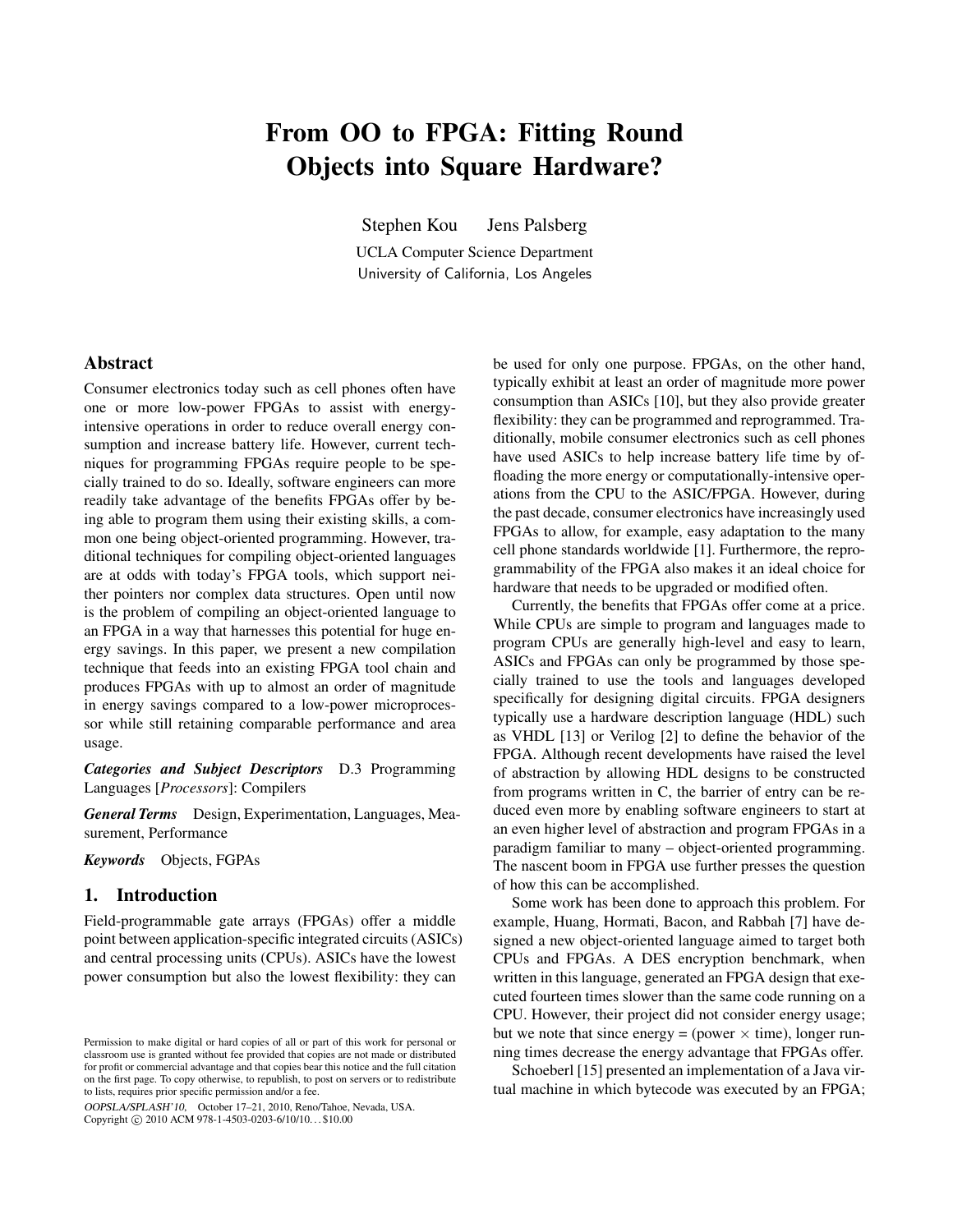however, he did not compare the performance between the FPGAs and CPUs.

Let us note that compiling an object-oriented language to an FPGA is different from specifying a hardware design in C++ using an embedded domain-specific language, as is done by Mencer, Platner, Morf, Flynn [12].

Our approach is different from previous attempts; we wish to take an existing object-oriented language that was designed without FPGAs in mind and compile programs written in this language to C programs, which can be passed through an existing tool that converts C programs to HDL designs, which can then be synthesized on an FPGA. In particular, we want to compile *bare* object-oriented programs; that is, object-oriented programs that are written in the usual syntax without any form of special annotations or pragmas to help the compiler. We want to do this in a way that realizes a large part of the energy savings that is possible on an FPGA compared to a CPU, while still attaining comparable performance and area usage.

At first, it seems straightforward to approach our goal: first compile an object-oriented language to C, and then let the tool chain from C to FPGAs take over. However, traditional techniques for compiling object-oriented languages are at odds with today's FPGA tools that don't support pointers and complex data structures. Open until now is the problem of compiling an object-oriented language to an FPGA in a way that realizes some of the huge potential for energy savings.

Challenge: compile a bare object-oriented program to an FPGA with significant energy savings compared to a CPU, while still maintaining acceptable performance and space usage.

As the starting point for our investigation, we chose the Virgil programming language and the AutoPilot tool for mapping from C to FPGAs. In this paper, we present a new compilation technique that compiles unmodified, bare Virgil programs in a way that AutoPilot can successfully produce HDL designs meant for synthesis on FPGAs.

Titzer [16] designed Virgil with the purpose of programming embedded systems and device drivers within small memory. Virgil is a strongly-typed, object-oriented language akin to Java and C#. Virgil has several features that makes it an ideal language for our project. In particular, Virgil divides computation into two phases — *initialization* and *execution*; the initialization phase involves the compiler interpreting, starting with the components which contain entry point methods, the constructors in the program. Each constructor may allocate additional memory via the new expression, which results in an additional constructor call. Memory allocation and the use of new expressions to create objects and arrays are complementarily limited to constructors only. The compiler, upon completion of the initialization phase, has a view of the entire heap of the program and can then represent the generated objects and arrays in an efficient manner. Titzer, Auerbach, Bacon, and Palsberg [17] have also explored the possibility of doing this on a full-fledged Java virtual machine. The final execution of the program, whether on an FPGA or a CPU, constitutes the execution phase.

The company AutoESL, Inc. (http://www.autoesl.com) created the AutoPilot tool for converting a subset of C into various hardware description languages for synthesis onto an FPGA chip. AutoPilot is a commercialization of the experimental xPilot system developed by Cong et al. [5, 19], and is more robust, stable, and reliable than xPilot. AutoPilot uses LLVM [11] as its frontend and then outputs a hardware design in several hardware description languages, namely VHDL, Verilog, and SystemC [3]. After further optimization for a specific FPGA brand and model, the output can be directly imported into the FPGA manufacturer's own synthesis and layout tool, which will do the final HDL compilation, synthesis, routing, and other FPGA-specific layout tasks, after which the design can be downloaded into the FPGA and executed.

AutoPilot's subset of C excludes function pointers, and places severe limitations on regular pointers, struct casting, and the contents of structs. These limitations rule out the traditional way of representing objects as virtual method tables cannot be used (as there are no function pointers), and structs cannot be used (as there is no support for casting).

Our compilation technique successfully translates bare, recursion-free Virgil programs to the subset of C that AutoPilot accepts. We build on Titzer and Palsberg's notion of vertical object layout [18], and we use the idea of using *type case* to compile virtual method dispatch without use of function pointers [4]. On top of that, we introduce two new techniques: *grouped arrays* that overcome the other limitations of AutoPilot, and the *hybrid object layout* scheme for compression of object tables. Our implementation, essentially, is:

OO to FPGA  $=$  typecase for method dispatch  $+$ grouped arrays + hybrid object layout.

Our approach produces HDL designs that, when executed on an FPGA, exhibit up to almost an order of magnitude in energy savings over a low-power microprocessor, and with decent performance and competitive area usage compared with HDL designs written directly in C.

The structure of the rest this paper is as follows: in the next section, we take a closer look at AutoPilot's subset of C and the motivation behind our approach. Sections 3–5 detail how we compile objects, arrays, and methods, respectively. In Section 6 we discuss further optimizations, and in Section 7 we give our experimental results.

# 2. An FPGA-oriented subset of C

AutoPilot places several limitations on the extent of C's features that are supported that dramatically change the way ob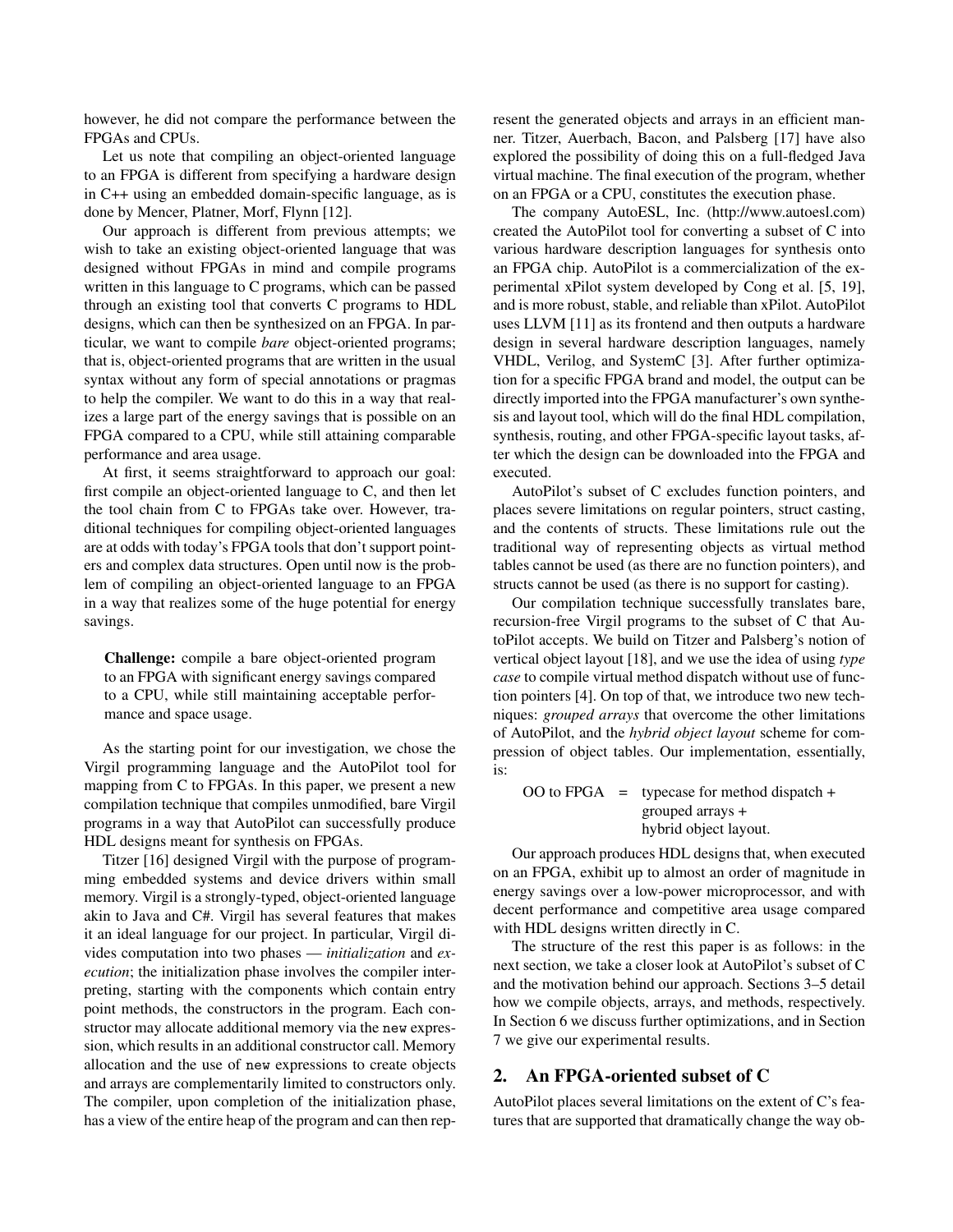ject references and array references are compiled, as well as requiring a completely different approach to handling virtual method dispatch. The way that we implement these three form the core of our compilation technique. Traditionally, all three areas have been solved by using scalar and function pointers. We will show that usage of pointers in AutoPilot is significantly hampered and, as a result, we cannot use them at all. Thus, the driving force behind our approach is to represent references and virtual methods without using pointers of any kind.

This section reviews the traditional methods of compiling objects, arrays, and references to the C programming language, and how the restrictions imposed by AutoPilot make these approaches infeasible.

### 2.1 Memory Model

The crux of the problem lies in the fundamental difference of the memory architecture of an FPGA versus that found on CPUs. The hallmark of the FPGA memory model which separates it from that of the CPU is that the memory requirements must be known beforehand; the amount of memory allotted to a design is precisely the amount of memory that the design requires; no more is given than requested. Furthermore, this memory is fragmented into many subunits, into which data is distributed and stored. This is in stark contrast to that of CPU-based computers, where memory is a single vast, allocatable, and addressable area that can be managed by the application itself; additional memory can be requested during execution.

Because of this difference in design philosophies, a program fed through AutoPilot cannot utilize dynamic memory allocation; i.e. calls to malloc and free. The reason behind this is twofold: primarily, as stated before, FPGAs themselves limit the amount of memory available to the synthesized design. ROMs and RAMs are allocated on an asneeded basis during the *design and synthesis* phase; additional memory blocks cannot be requested during runtime. Also, dynamic memory allocation and other managed memory models generally have a negative impact on performance and therefore are not ideal for hardware programming.

As a result, AutoPilot is strongly suited for programs that have statically known memory requirements. Virgil is an ideal programming language to target AutoPilot because all Virgil programs have this exact property. The initialization phase explained earlier allows the Virgil compiler to know the memory footprint of the program in its entirety. We encode this memory footprint in an way that works with AutoPilot, and emit C code for the rest of the program.

#### 2.2 C Pointers

A language construct in C that is inseparably linked to the memory model of the underlying platform is the pointer. AutoPilot performs a series of transformations on the program itself that eventually removes all pointers from the program. It relies heavily on various static analysis techniques in order to accomplish the illusion of pointers that it offers the programmer. However, dynamic pointers, or pointers that are re-assigned to point to different data during runtime, have always represented a challenging static analysis task; it is very difficult to determine to which data various pointers will point to at various points during execution if they are passed around and re-assigned. Because of this difficulty, there are several quite hefty restrictions placed on pointers by AutoPilot.

The transformation away of pointers is a necessary step taken by AutoPilot because pointers, in their traditional sense, cannot be easily implemented on FPGAs for architectural reasons. On-chip FPGA memory is not a single, large, addressable memory space like those on computers. Instead, the memory space is fragmented into many small 'blocks'. These blocks, called BRAMs in standard FPGA terminology, each have their own input/output pins, which allow for parallel reads and writes over multiple blocks. This memory architecture, while good for performance, is the reason why pointers are so hard to emulate on FPGAs.

This is compounded by the fact that each memory block has its own address space; when a pointer pointing to data residing on one block is re-assigned to data residing on another block, AutoPilot must be able to determine the correct block that holds the new data. The hardware design explicitly reflects this, as there must be a connection made in the form of a bus between the entity and the memory blocks to which it accesses. It is AutoPilot's job, then, to determine statically to which data each pointer points and route the electrical signals to the correct block when dereferenced. Pointer arithmetic, too, must also be transformed away and converted to direct data accesses as well. Therefore, pointers that are dynamically re-assigned or those whose data cannot be determined statically are not supported in AutoPilot. The end product of this operation is a program that is left without pointers at all. Any use of pointers that cannot produce this end state cannot be handled by AutoPilot. structs are also limited in this fashion; they cannot contain pointers.

### 2.2.1 Function pointers

The standard execution model on a computer involves execution of instructions stored in the main memory. Each instruction has a corresponding address; moving between areas of code is accomplished using jumps to different addresses. Calling a function involves first copying arguments onto the stack then transferring execution to the address of the first instruction of the function.

AutoPilot takes a completely different approach to converting functions onto an FPGA. Each C function in the program is converted into a *design entity*, a language construct present in all HDLs that provides a level of abstraction. Like functions, which group together code and provide a blackbox interface, entities also group together circuitry and logic and provide a black-box interface in the form of input and output pins. Copies of the entity, called *instances*, can be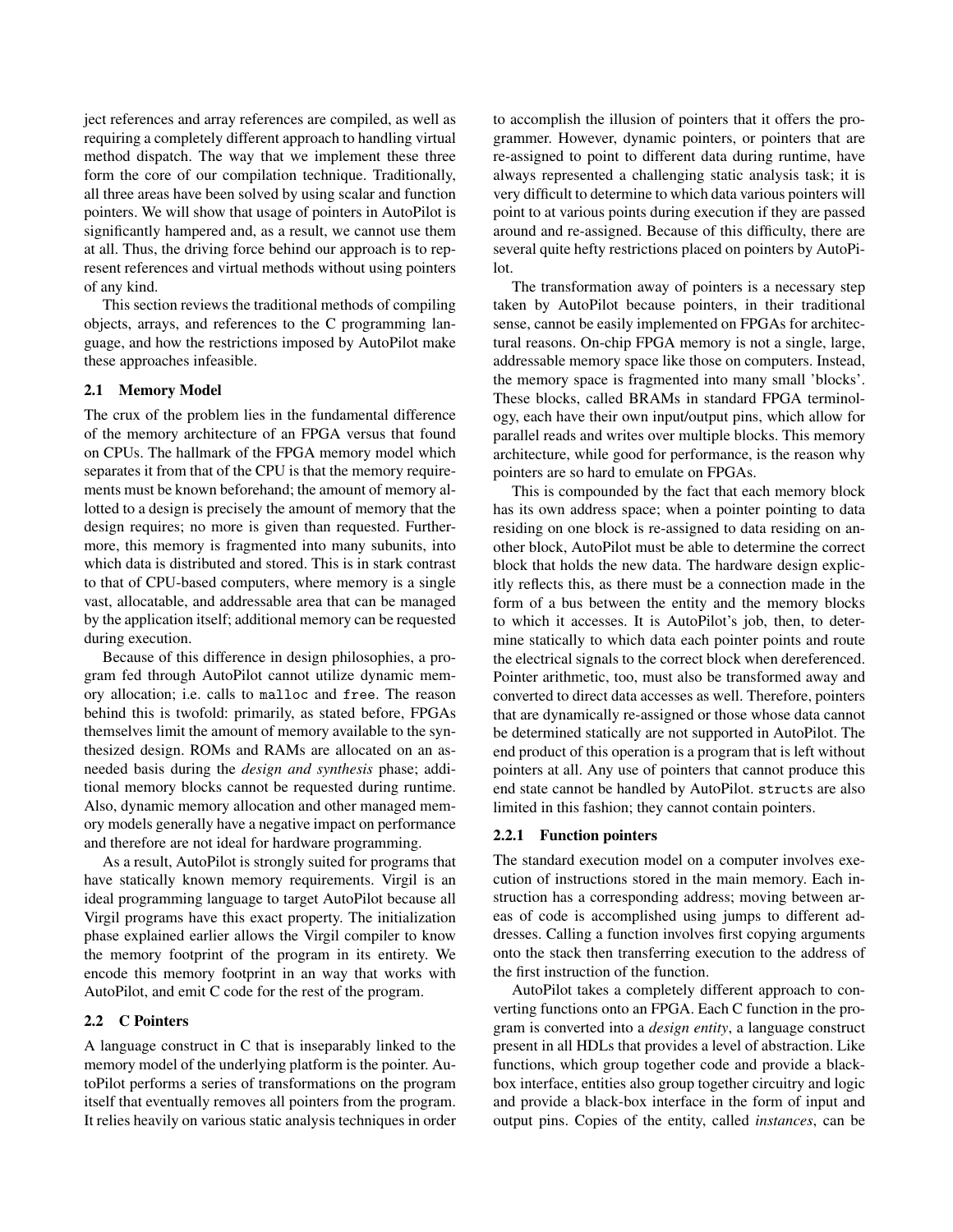```
class A { class B extends A { class C {
field child : A; field other: C; field a : int;
field value : int; field b : int;
                method bar() : void
method foo() : void { } method f() : void
 \{\}\method arg() : void }
method bar() : void { }
 { } }
}
```
Figure 1. A set of classes written in Virgil.

placed onto the chip, each occupying a certain amount of area. An HDL design consists of an interconnected network of entity instances.

Unlike functions on a computer, any function call rendered in this scheme requires a direct, physical connection of wires between the caller instance and the callee instance. If AutoPilot cannot determine the entity instance to which a call is made, it cannot handle that function call. This is apparent in the case of function pointers. If a AutoPilot cannot determine during compilation which function a function pointer is pointing to, it is unable to create the necessary connections that implement the call. In fact, AutoPilot at this time has no support for function pointers, even those that can be statically reasoned about.

This limitation creates substantial problems for the way the semantics of virtual methods are implemented. The traditional technique of handling virtual dispatch is the use of virtual method tables. Virtual method tables are lists of function pointers that point to the correct function to be called when a virtual method is invoked. The cell representing the virtual method is read, and the address stored within is then jumped to and executed. Because of the dependence of this approach upon the function pointer, we are forced to use a different mechanism to accomplish similar functionality and semantics.

### 2.3 Functions and Recursion

As stated earlier, each function is converted into design entities, of which instances are created; wires linking instances together reflect calls between different entities. This paradigm for representing functions precludes the need for stack frames to be set up in memory; here, the closest concept of a 'stack' is the area available on the FPGA chip.

FPGA tools are able to minimize the number of instances needed of each entity by allowing reuse of instances. As long as the instance is used only by one call at a time, the instance may be used over and over again. However, there are scenarios where the instance cannot be reused, such as parallel calls to the same entity. The general solution for these scenarios is to place another copy of the entity on the chip, thereby resulting in two instances of the same entity

allowing for two simultaneous calls. Of course, this then leaves less remaining free area on the FPGA chip for other logic.

One significant case where this approach fails, however, is in the case of general recursion. Because the entity then needs to call itself, the existing instance is not reusable. This creates an irreconcilable case for AutoPilot: because it cannot conclude how many times the recursive call will be performed, it then assumes an infinite number of instances would be needed. However; the area on a chip is far from infinite, and thus AutoPilot rejects the input program. The design of Virgil, however, allows recursion; we do not attempt to resolve this problem in this paper. While it is possible in some cases to eliminate recursion through program transformations, it is beyond the scope of this paper and thus is relegated to future work. Other than recursion, however, functions are fully supported in AutoPilot's subset of C.

# 3. Objects

We now turn to presenting our approach to compiling Virgil. Our chief concern is the representation of objects and object references. The representation method is particularly important in the case of Virgil because, like Java, programmers must use the object-oriented paradigm. *Objects* are instances of classes declared in Virgil and are allocated and instantiated in the constructors. *Object references* are pointerlike constructs that provide a level of indirection to objects; like Java, all manipulations done with objects in Virgil are through the use of references. Object references are passed, by value, to methods; object references are used in all local variables, arrays, and fields which are typed as being an object instance.

Virgil classes are relatively simple compared to their counterparts in Java, C#, or C++. Fields and methods can only be marked as public or private, while all classes can only be public. Static fields and methods are not supported, but the functionality is present via the use of singleton components. All classes are single-inheritance with methods being virtual by default; interfaces and abstract methods are not supported. Another important distinction between Java's and Virgil's class semantics is that not all of the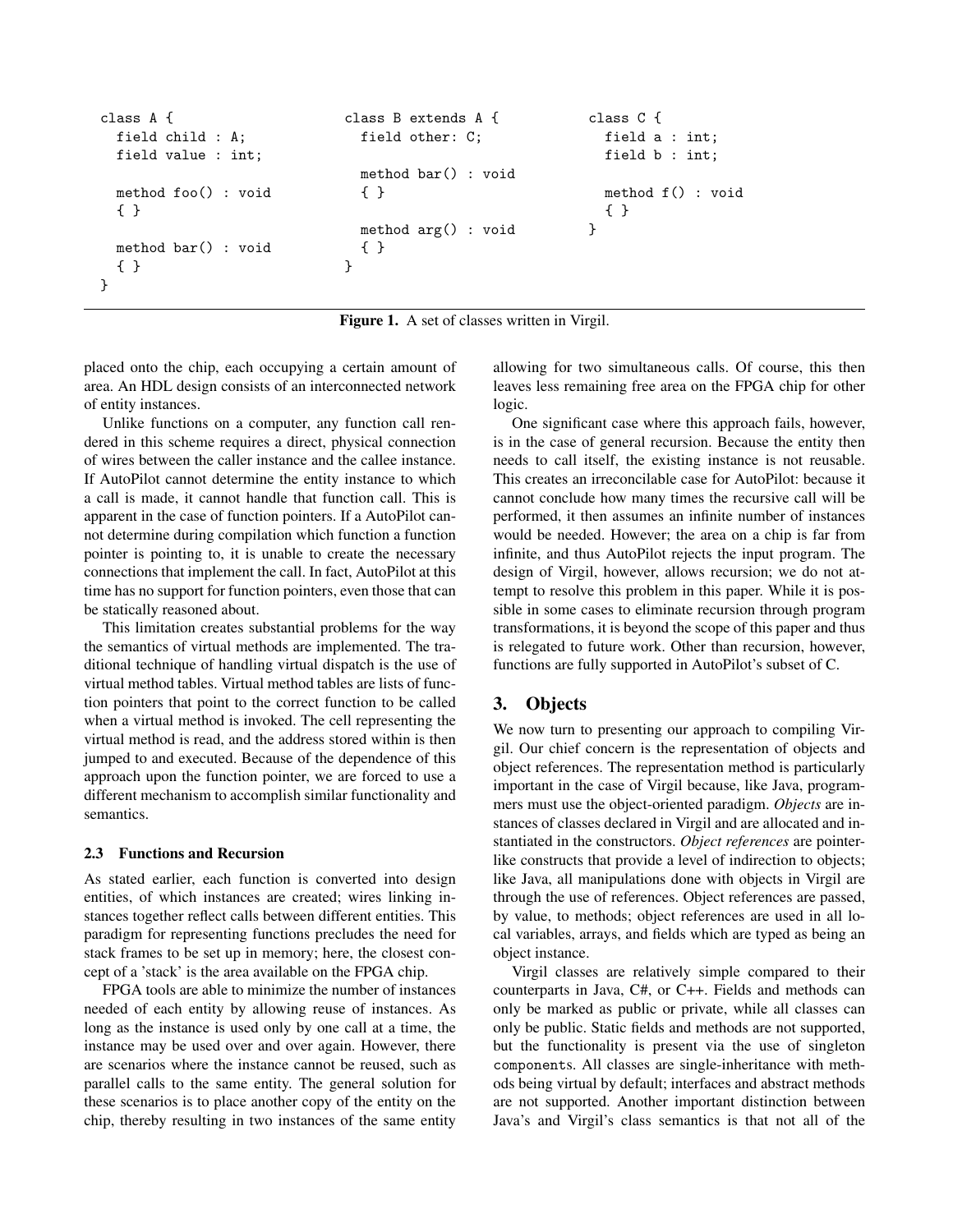classes in Virgil ultimately inherit from a common Object class as they do in Java. Instead, a program can consist of a set of disjoint class hierarchies, each with its own unique root class. To illustrate this, a small set of classes have been declared in Virgil syntax in Figure 1. We have described two distinct class families: that of A and B, and a single-member family C. Because the two do not ultimately inherit from a common type, they are wholly independent of each other.

The next few sections will build examples off of this sample class hierarchy. To give a quick summary of the way these classes are structured: both the fields child in A and other in B are references to other objects. Polymorphism rules allow the recursive child field in A to refer to either an instance A or an instance of B. Two methods are defined in A: foo and bar. B provides an overridden implementation for bar, but not foo; it also adds another method arg.

With this in mind, in the following sections we discuss and review various object layout strategies, culminating with the representation we use in our compiler that tries to minimize space while at the same time attempting to incur a minimal amount of performance overhead on an FPGA.

#### 3.1 Horizontal Object Layout

We term the traditional method of compiling objects to C as the "horizontal object layout". It is the most straightforward approach to representing objects using C language constructs, and is considered well-known; thus, we will simply provide a cursory review of this approach. The horizontal object model converts each class into a struct; the struct is composed of, in this order: (1) a pointer to a virtual method table, (2) the fields of the parent class, and (3) the fields defined in the class itself. As a result, each class' struct include its parent class' struct as a prefix.

In this scheme, references to objects are rendered as pointers which point to instances of the struct. Polymorphism is accomplished by exploiting the property stated earlier that the in-memory layout of a child class is compatible with that of its parent; a pointer typed as the struct of the child class can be casted to a pointer typed as pointing to an instance of the parent class' struct; all accesses to the fields and entries in the virtual method table would be compatible. A type cast is implemented in a similar fashion: a pointer typed as pointing to an instance of the parent struct may in reality be pointing to an instance of the child struct; thus, a cast can be performed in the C code on the pointer itself to cast it back to a reference of the child class.

Figure 2 illustrates how one instance of A, one instance of B, and one instance of C from our example class hierarchy would be laid out in memory using the horizontal object model. The field called vmt is a pointer to the virtual method table, which contains the collection of function pointers that refer to the virtual methods. A field access is easily translated using the horizontal object model. We show a translation of a small Virgil method to C in the following code snippet. It



Figure 2. Memory layout of A, B, and C in the Horizontal Object Model.

is a simple dereference of the object pointer, coupled with a field access:

```
method f(obj : A) : int {
  return obj.value;
}
int f(struct A* obj) {
  return obj->value;
}
```
Although this is the most straightforward way to represent objects on a computer, it uses pointers profusely to accomplish the various traits required for inheritance and polymorphism. This object representation breaks down when AutoPilot is involved in a number of ways: function pointers like the ones used in virtual method tables are not allowed, structs containing pointers are prohibited, and the casting of structs, done here to accomplish subtype polymorphism and type casting, cannot be used. It is therefore clear that we cannot use this form of object representation when targeting AutoPilot.

### 3.2 Vertical Object Layout

The first step forward is to first remove the necessity of the pointer in the representation of an object reference. A strategy that accomplishes this goal, and the basis for our approach, is the "vertical" object layout [18]. We work here with the concept of the *uncompressed* vertical object model, which omits the compression scheme performed in Titzer's work.

The vertical object layout re-organizes all of the objects in a program into a large table, where the rows are the class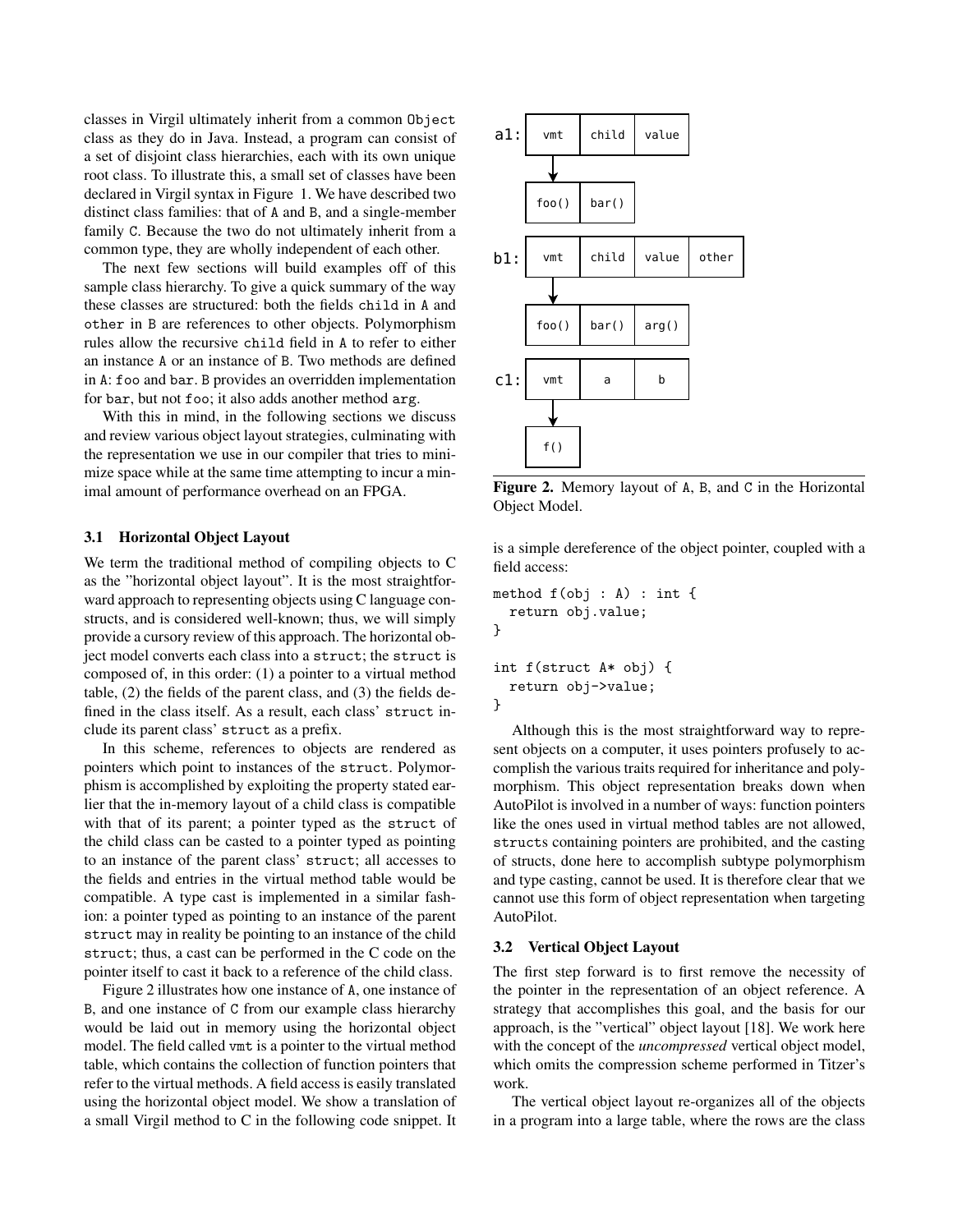fields, and the columns are the individual objects. There is thus one row for every field defined in the program. The virtual method table is also encoded as rows; one row for every virtual method defined. Therefore, an object in this model is a single column across all the rows. References to objects, then, do not use pointers — a reference is an integer that refers to the column index in the table where the values reside. Instead of pointers, this integer is used anywhere that an object reference is expected. A field lookup using the uncompressed vertical object is shown in the code snippet below. We show a translation of a small method into C:

```
method f(obj : A) : int {
 return obj.value;
}
int f(int obj) {
  return Row_A_Value[obj];
}
```
The emitted C code is achieved from the following steps:

- 1. Given the field, the compiler determines the correct row to access in the object table: Row A Value.
- 2. The row is accessed given the object identifier: obj.
- 3. The field is accessed by indexing into the field array.

Fields are no longer grouped into structs to reflect how they were declared in classes; instead, the vertical object model flattens the structure of the program from a set of classes to instead a set of fields. Field accesses and encapsulation are instead guaranteed by the Virgil type-checker, and such traits of the program are not reflected in the C code. Because of this property of the vertical object model, both polymorphism and casting are trivial and require no special treatment. No type information is retained in the C code, as all object references are now an int.

Figure 3 illustrates how the vertical object model would lay out 2 instances of A, two instances of B, and one instance of C from our example class hierarchy shown earlier. The virtual method table's entries are also rendered as rows in the object table; they are typed as arrays of function pointers.

An obvious drawback of the uncompressed vertical object model is the amount of wasted memory incurred when rendering the object table. All the crossed boxes in the figure are cells present in the table, but are unused. For example, an instance of A gets allocated all the memory needed for the fields of B and C as well. Therefore, as larger programs are created with more complex object hierarchies, the amount of wasted memory will grow. This design choice allows faster lookups and simpler object reference representation, at the expense of an increased memory footprint.

Nevertheless, the vertical object model solves one of the major obstacles presented in the previous section to representing objects in FPGAs and AutoPilot: it allows us to create references to objects without pointers. However, the ver-



Figure 3. A visualization of the in-memory layout of the uncompressed vertical object model.

tical object model alone is not enough to satisfy all the limits of AutoPilot: it still employs function pointers to implement virtual dispatch, and the amount of wasted memory is not ideal for hardware, where increased area directly translates to increased costs. In the next sections, we address both of these issues by modifying the uncompressed vertical object model.

### 3.3 Space minimization

The vertical object model employs a compression scheme which we do not explore in this paper. Instead, we present a compression scheme which fits well with the unique architectural properties of FPGAs.

Our aim is to compress the object table while still finding a way to represent an object reference that retains the simplicity of the vertical object model. To accomplish this, we totally restructure both the object table and the object reference. The section describes this approach.

#### 3.3.1 The object table

While we retain the concept of the object table from the vertical object model, we restructure it in such a way the leaves no wasted space. Originally, every object in the object table shown in Figure 3 was the same size in memory each object occupied an entire column. By compressing the object table and removing the unused cells, as shown in figure 4, the unused space is gone, but objects are now no longer at a single index. For example, the third column in the table, an instance of B, occupies the third cell in the row for A, but occupies the first cell in the row for B. Such an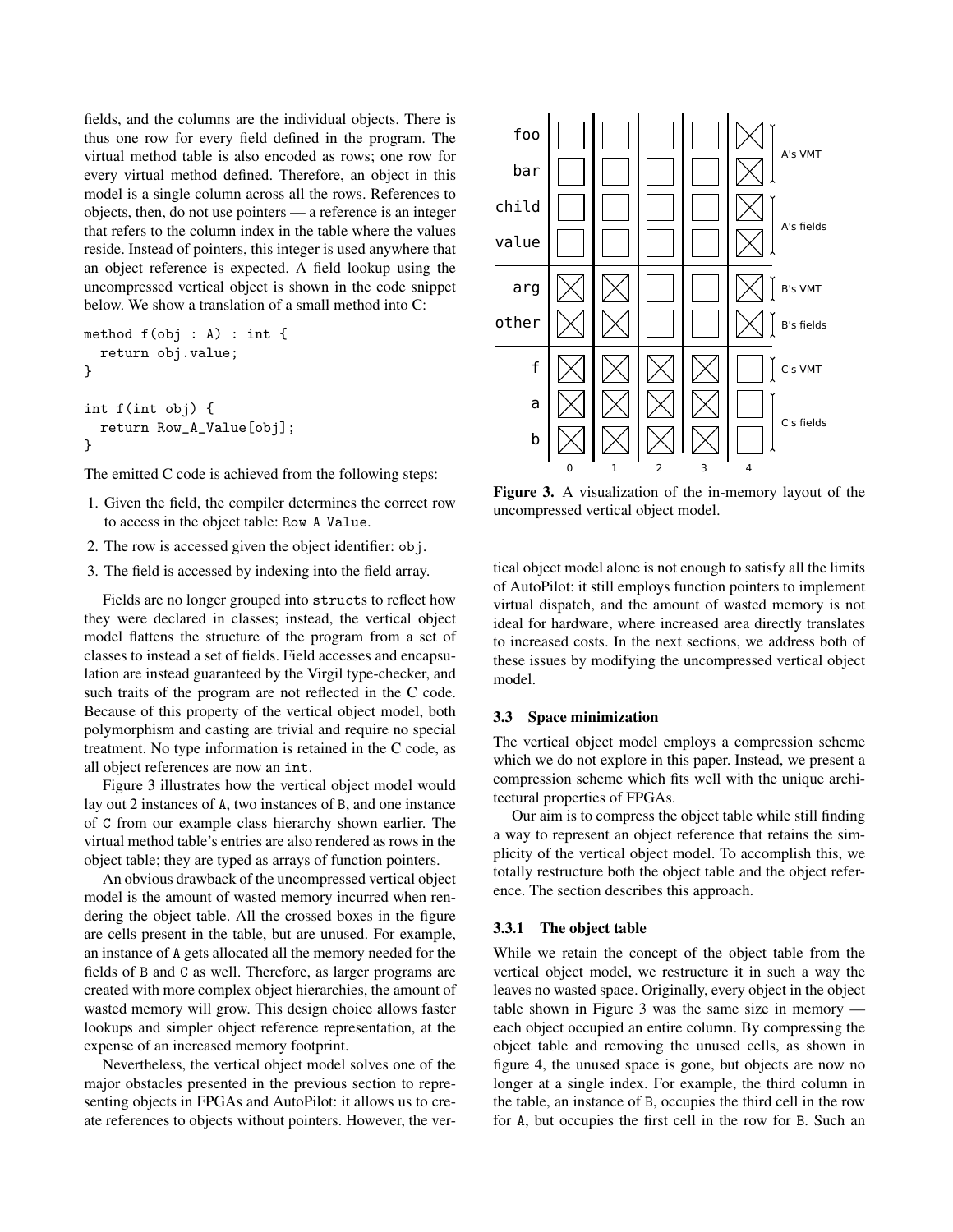

Figure 4. The hybrid object layout's object table format.

object table requires us to store offset information for the different rows.

One approach is to introduce another table, which maps single integers to a collection of offsets. This scheme would preserve the single-integer property of the vertical object model, while allowing us to remove the wasted space. However, this would have adverse effects on performance. A field lookup in this scheme would entail the following steps:

```
method f(obj : A) : int {
 return obj.value;
}
int f(int obj) {
```

```
return Row_A_value[Objects[obj][1]];
}
```
- 1. Given an index obj, a lookup is done into the second table to retrieve the correct offsets corresponding to the given object instance index: Objects[obj].
- 2. Given the field being accessed, the compiler determines which row is the correct row that corresponds to the field: Row A Value.
- 3. The compiler determines which offset is the correct one that corresponds to the row. Here, we assume the offset at index 1 refers to the A row.
- 4. The row is then accessed, being given the correct offset retrieved from the first step. Since it is a field array, the access is simply an array access.

Two new steps are introduced: first, an additional lookup to retrieve the set of offsets; second, a determination must be made as to which offset corresponds to which row. While the latter is accomplished within the compiler, the former must occur at runtime. For traditional computer programming, such a design would be a tradeoff of performance in favor of memory. The memory minimization comes at the cost of the additional lookup for every field access.

Surprisingly, we find that this extra lookup can actually be eliminated when targeting FPGAs because of a unique optimization that can be performed. If we eliminate the second table altogether, but pass along the set of offsets directly instead of an integer to the second table, no additional lookup is needed. An object reference then would not a single integer, but instead would be the tuple of offsets that point into the object table directly. Thus, field accesses in our model consist only of steps 2-4.

To see why this is discouraged on microprocessor-based systems but a perfectly valid design choice when programming FPGAs, one must re-examine the implications of the differences in the way function calls are implemented on the FPGA by AutoPilot and the way they are traditionally done on a microprocessor. Normally, passing large data structures (larger than the register size of the platform) as arguments for function calls is discouraged. Calls such as these will both require a larger stack frame to hold the data, as well as additional copy operations to copy the data structure into into the stack frame before the function can be called. Furthermore, this is compounded by the fact that when dealing with data larger than the multiprocessor's register size, multiple loads and stores are required to move the data. Because of this, functions with complex parameters have traditionally been represented indirectly by pointers to mitigate this problem; a pointer always fits into the register and can be copied in one operation.

In the hardware world, however, no such difficulty exists in function calling. A large data structure being passed by value is just synthesized as a wider bus between the caller and the callee. Data is passed along this bus in a single parallel write operation regardless of bit width. Because of this unique property of an FPGA, widening the bitwidth of an object reference from a single integer to multiple integers incurs nearly no performance overhead. In fact, we find that for larger programs with big class hierarchies, this actually offers *increased* performance over the uncompressed model, as will be discussed in our benchmarks section.

The next subsections discuss in more detail our usage of tuples as pointers, as well as outline the other difference in our object table format versus that of the vertical object model.

### 3.3.2 Table layout and Inheritance

We call our object model the *hybrid* object model because we retain the struct concept from the horizontal scheme, but apply it to the design philosophy of the vertical scheme. Like the horizontal object model, we take each class and convert it to a struct. However, instead of prefixing the struct with that of its parent, we omit the parent's layout altogether, and just include the fields immediately declared in the class itself. Thus, unlike the horizontal object model, inheritance is *not* encoded within the struct itself.

Each class struct forms a row in our object table. Because we group by structs instead of fields, our object table has a fewer number of rows than that of the vertical object model. Virtual method information is also omitted from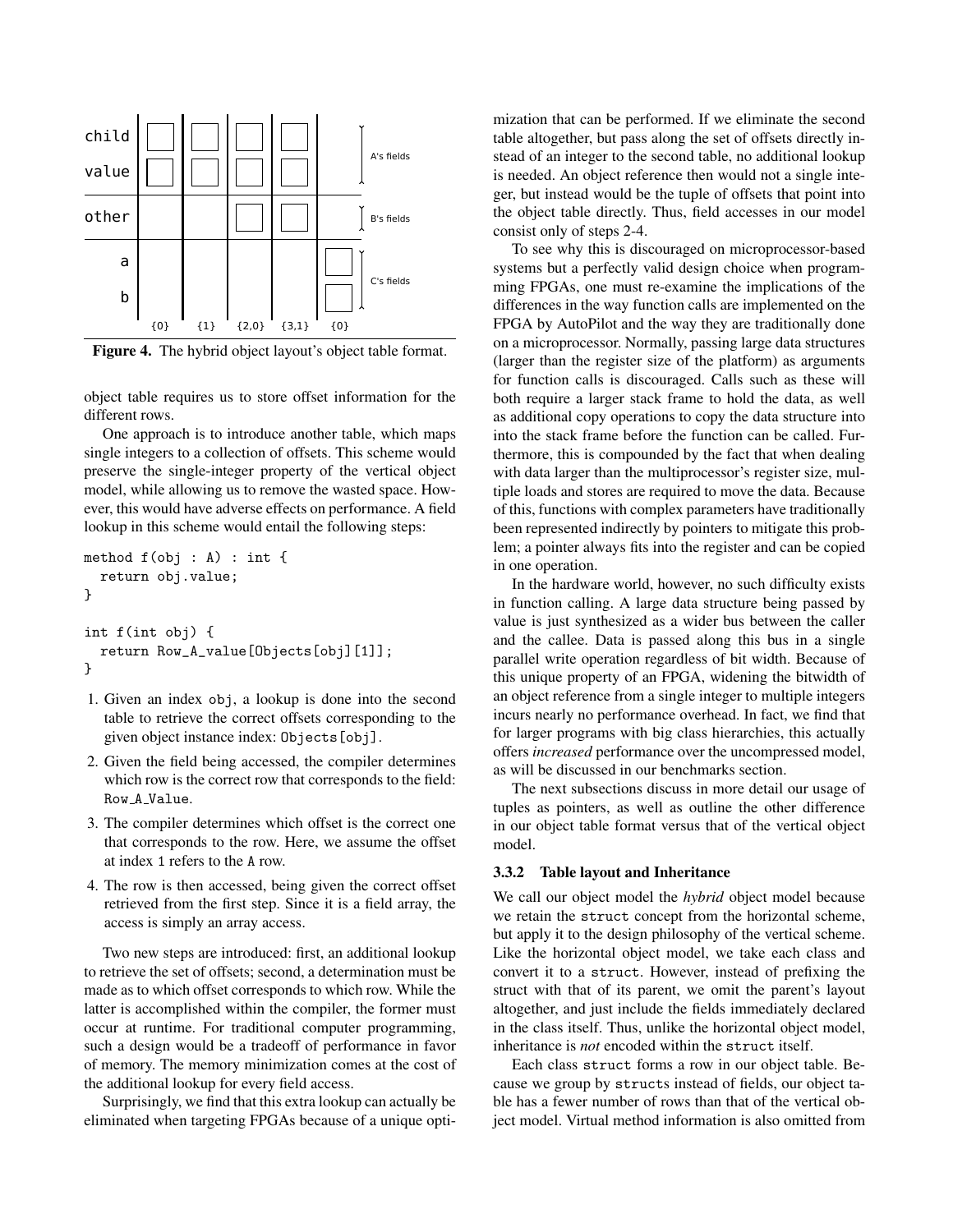```
struct Ptr {
  char null;
  int comp1;
  int comp2;
}
```
Figure 5. The general structure of the pseudopointer.

the table. Objects are placed into the rows that correspond to their inheritance chain as illustrated in figure 4: the table layout consists of two instances of A, two instances of B, and one instance of C. An instance of A only has an entry in the row that corresponds to A, whereas an instance of B, because its parent class is A, consists of an entry the A row as well as an entry in the B row. Finally, an instance of C has only one entry in the row for C. Boxes represent actual elements in the row; empty spaces do not use any memory and are present to make the diagram easier to understand. Each column in a diagram represents one object instance; the text underneath shows the tuple of offsets required to accurately reference the object.

Another thing to note is that while in the horizontal object model, inheritance is apparent in the layout of the struct itself: the parent class' fields prefix those of the class itself, resulting in a memory layout that is compatible with that of the parent. The vertical object model, similarly, makes the class hierarchy visible in the table itself. A class instance contains fields for itself as well as its parent (and all the other classes in the hierarchy, too). For our hybrid object model, however, inheritance is shown neither in the structs nor the object table. Instead, inheritance is handled in the *object references*; the tuple contains offsets for each node in the chain from the root class to leaf class. The root class of any object will always be at the first element in the reference tuple, and child classes follow, forming the complete chain from root to leaf.

### 3.3.3 Structs as Pointers

These tuples of offsets which are used as references to objects we call *pseudopointers*. Though they perform the function of pointers and provide a means of indirection to objects similar to pointers, the semantics are very different.

The pseudopointer is rendered as a struct in C. The general structure of the pseudopointer is shown in figure 5. It consists of a null flag to indicate a reference to null. If nonzero, it is understood to be a null reference. Following the null flag are a series of integer fields comp1 ... compN, which we call *component offsets*. These component offsets point to various cells in the object table. The set of cells that these component offsets point to comprise the object instance. Each component points to an element in a unique row in the table.

All objects in our program use this struct definition as the canonical object reference; it is used wherever an object

```
struct A {
  struct Ptr child;
  int value;
};
struct B {
  struct Ptr other;
}
struct C {
  int a, b;
}
```
Figure 6. Our class hierarchy in this class encoding scheme.

reference is expected — local variables, fields in classes and components, elements in arrays of objects, and parameters to functions. The struct is passed by value into any functions that take object references as parameters. One example of this is shown in figure 6, which in particular demonstrates how the references to other classes (fields child and other) are rendered in C.

The interpretation of the component offsets is dependent on the static type of the object reference during compilation. Each class is broken down into multiple *components*; a component is a node in the class' inheritance chain. These components are then ordered from root class to leaf class.

The number of component offsets stored in the pseudopointer struct is determined by class with the greatest number of components — that is, the class with the longest path to the root class of its family. All objects which have a shorter path to the root node will use the same pseudopointer struct, but some of the component offsets will be unused.

This scheme results in an absolute ordering of components for every class: each class' ordering is prefixed by that of its parent. This property is exploited in order to accomplish polymorphism. When a reference of type B is assigned to a reference for A, it still results in a compatible pseudopointer, because the component ordering for A is a subset of that of B; all the component offsets still correspond to the correct rows.

With our sample class hierarchy, B has the longest chain with a length of two – the chain from B to the root is  ${A$ , B}. Thus, the program written using our sample hierarchy will require a pseudopointer with two component offsets, as shown in figure 5. All pseudopointers for references to B will have its two component offsets pointing to the rows for {A, B}, respectively. References to C will use one component out of the two  $\{C, -1\}$ , where  $-1$  is used to indicate an unused component in the pseudopointer. Figure 7 illustrates how the pseudopointer is interpreted for a reference to a B.

A field access in this scheme is translated into C as shown in the code snippet below. We convert the same mini-method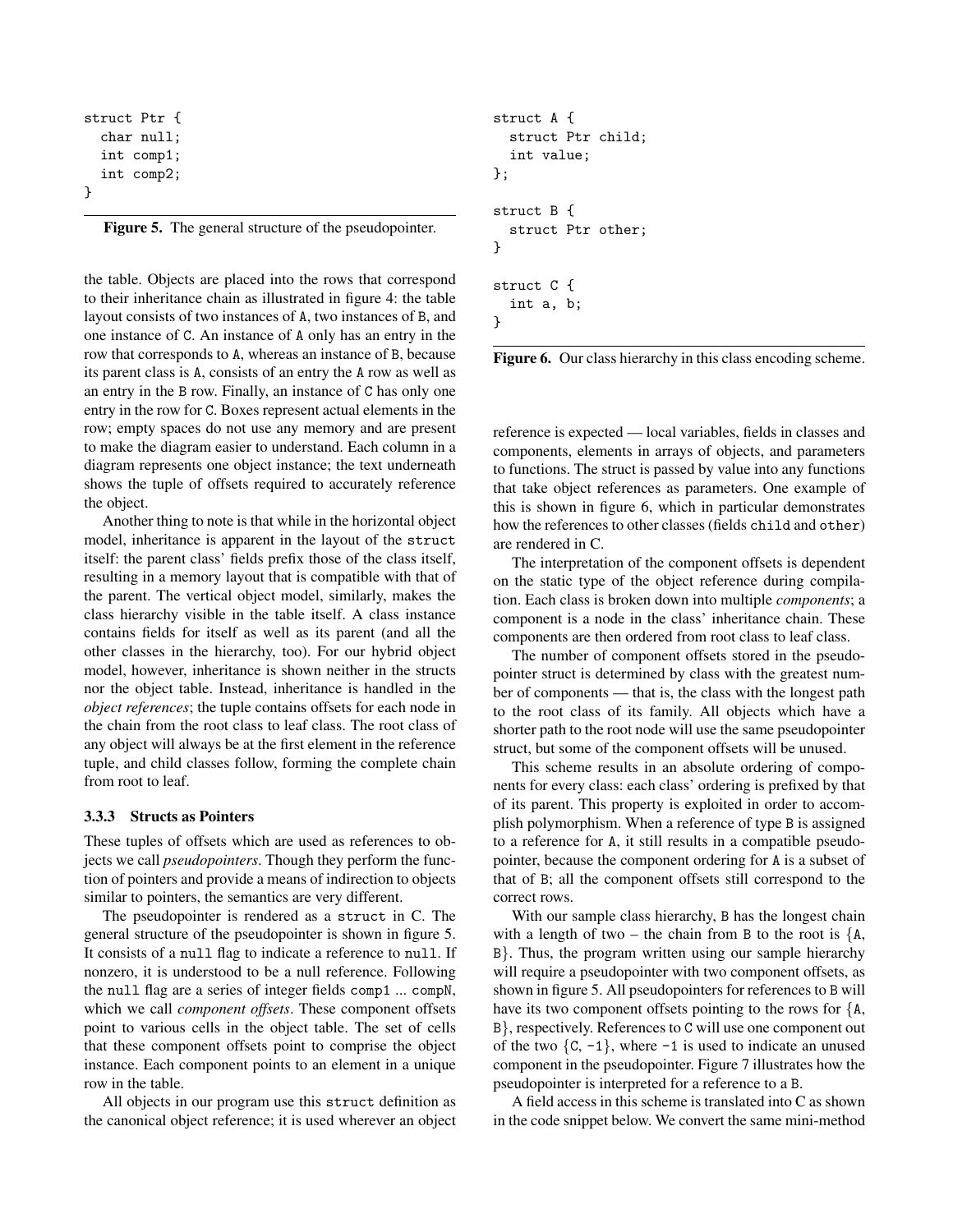

Figure 7. An illustration of the pseudopointer, pointing to an instance of B.

that we have been using throughout this paper to show how a field is accessed:

```
method f(obj : A) : int {
 return obj.value;
}
int f(struct Ptr obj) {
```

```
return Row_A[obj.comp1].value;
}
```
The generation of this code involves several steps:

- 1. Given the field that is being accessed, the compiler determines the class that defines this field: A.
- 2. The compiler gets the position of the class within the class hierarchy. This ordering determines which offset to use in the pseudopointer: obj.comp1.
- 3. Code is emitted accessing the row that corresponds to the class using the correct offset from the pseudopointer: Row A.
- 4. The field can then be accessed: value.

A component ordering for every class is created during compilation. We use this ordering also to implement polymorphism. The horizontal object model implements polymorphism through a form of structural subtyping – a child class' struct contains all the methods and fields, in the same order, of its parent. This allows pointers to the structs to be casted and still compatible. We use the class ordering itself to implement polymorphism. A child class' offset ordering is a superset of that of its parent.

As stated earlier, the compiler must create a mapping from offset position within the pseudostruct to a certain row. This mapping differs for each class family; the first offset in the pseudopointer for a reference to an instance of B would refer to the row for A; however, for a reference to an instance of C, the first offset refers to an element in the row for C. We order these components in such a way that the orderings for a subclass is always compatible with the ordering of the parent class; this way, subtype polymorphism is allowed. A reference to a B can be passed to method expecting a reference of type A as a parameter. Compatibility between parent and child class is accomplished by ensuring that the order of the parent class is a subset of that of the child. This way, when code expecting a reference to A received instead a reference to B, the offsets still correspond to the same rows. By this same design choice, casting is possible and requires no additional code.

### 3.4 Runtime type information

Augmenting this object layout model is the runtime type information field TYPEID that is placed into each root class' struct in order to supply Virgil's type query operator, instanceof, with the needed information. This field also allows us to check for incompatible type casts. The TYPEID field is an unique integer that is assigned during compile time to each class.

The way in which these values are ordered allow us to optimize the work needed for comparing two types for compatibility: each class knows both the minimum value of its subtree (itself) and the maximum value assigned to its children. The implementation of instanceof is straightforward — given an object type id, checking to see that it is greater than the id of the target class and less than the maximum value for that class will yield the correct result.

In our example, the compiler would assign a class identifier of 1 for A, 2 for B, and 3 for C. The instanceof operator querying whether an instance of C is compatible with A, then, would be rendered as follows:

```
return Row_C[obj.f0].TYPEID >= 1 &&
       Row_C[obj.f0].TYPEID \leq 2;
```
Similarly, a type cast can be validated by checking the class identifier of the target object to make sure it falls into the target class' interval.

# 4. Arrays

Virgil's notions of arrays is similar to that of Java. The programmer can always check the length of an array by accessing the length field, and reads and writes are checked at runtime for being outside of the bounds of the array. What the programmer actually deals with are *references* to the arrays themselves; like objects, all fields, variables, and parameters which are typed in Virgil as an array are actually treated as references to arrays. These references are then passed by value in methods.

Array references normally would be implemented in C, again, via the use of pointers. Arrays would be converted to global variables, and pointers would in turn point to these global variables. Virgil takes an additional step by also including with the pointer a field indicating the length of the array. These two items would be wrapped into a struct, which would then be passed around. Of course, because of the same reasons why the traditional object representation doesn't work, this strategy does not work either. Aside from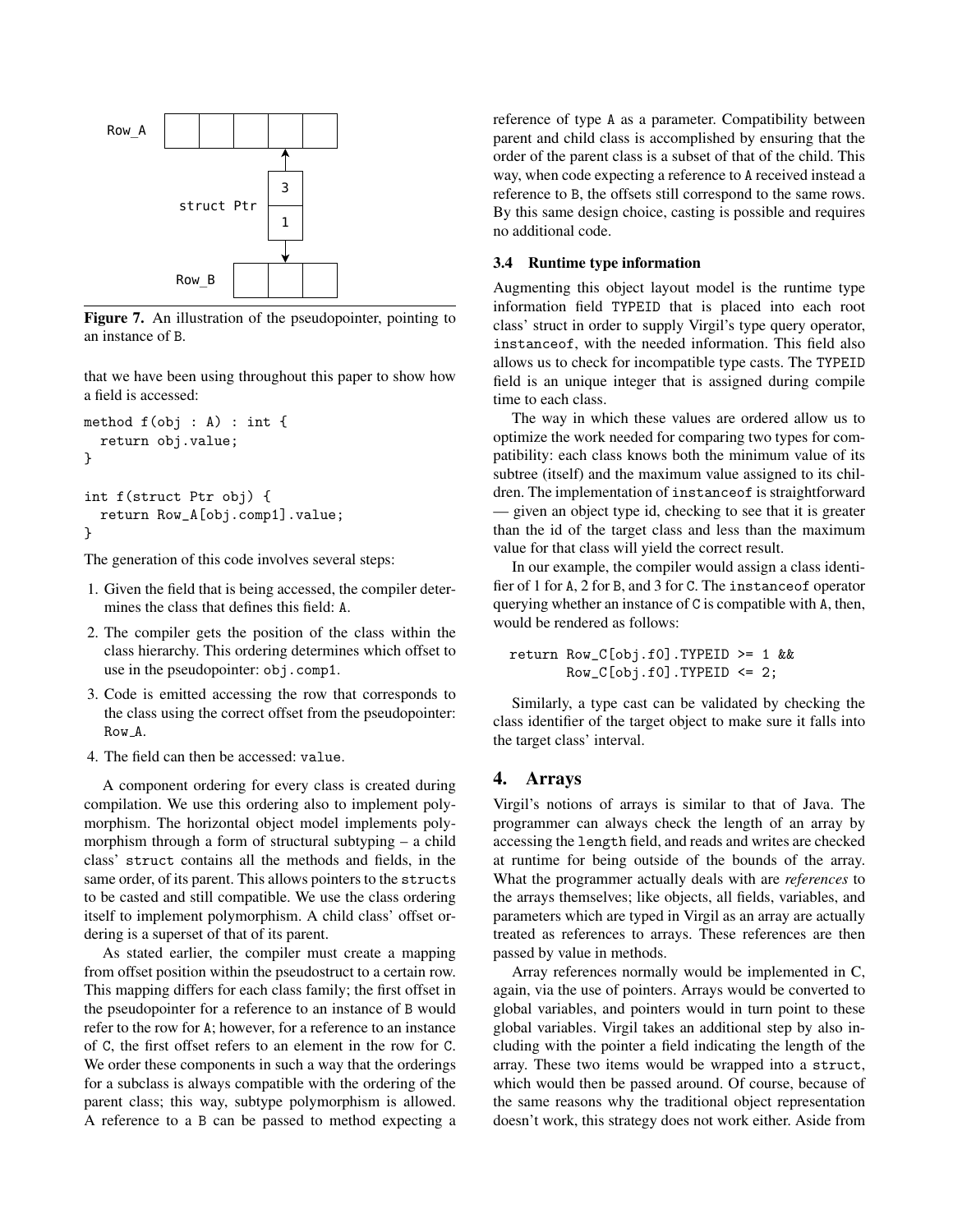

Figure 8. Array model.

the fact that we cannot use pointers, they cannot be included as members of structs either.

### 4.1 Array grouping

Arrays in Virgil also fall under the rules for object allocation: arrays can only be created using the new operator with a constant-sized length inside constructors for classes or components. Once the initialization phase is complete, the compiler will know the total number of arrays in the program and their lengths. This information allows us to perform our array grouping technique.

In order to successfully represent references to arrays without pointers, we approach the problem in much the same way as with objects. We use the type information known during compilation to create canonical global variables for each type of an array, demarcated by the element type. All arrays which have the same element type are then grouped together and concatenated to form one long array. The original arrays as defined in the Virgil program are now subsets of this one canonical array.

This approach is illustrated in figure 8. The heap shown here consists of two arrays typed as char [], two int arrays, and two arrays holding objects of different types, A[] and C[]. Although the classes A and C are incompatible, i.e. they do not intersect at all in the class hierarchy, we consider them both to be the same array type, as all objects are represented by one struct in C. The arrays are grouped and concatenated, forming one canonical array for each array type.

Array grouping accomplishes the prerequisites needed to successfully encode references to arrays without the need for pointers.

#### 4.2 Array referencing

With the array groups created, an array can be uniquely identified by its start offset, and its length. We solve this problem in much the same way as the object references; we create a single struct which holds the necessary information to identify an array. This array reference struct's basic structure is shown in figure 9. Because an array reference can be null like object references, we reserve a special flag for

```
struct Array {
  char null;
  int start;
  int length;
}
```
Figure 9. Array reference struct.

null. The other two fields indicate the start of the array within the canonical array, as well as the length of the array, respectively. The length information is used on all element accesses during runtime to ensure that accesses are valid and in the bounds of the array, similar to array accesses in Java or C#.

These array references are, like our object pseudopointer, passed by value into functions. Given an array reference and a expression evaluating to an index within the array, an element access would entail the following steps:

```
method f(\text{arr} : \text{int}[], x : \text{int}) : \text{int}return arr[x];
}
int f(struct Array arr, int x) {
```

```
return int_array[arr.start + x];
}
```
- 1. Determine the overall index by summing the result of the index expression together with the start field of the array reference : arr.start + x.
- 2. The compiler determines the correct global array to access based on the static type of the array. All objects are considered to be one array type: int\_array.
- 3. Perform the array access.

Although all array accesses are checked to ensure they are within bounds, because currently Virgil has no exception handling mechanism, the case where an invalid array access occurs will result in undefined behavior.

Array grouping allows us to determine the correct array to access during compile time based solely on the known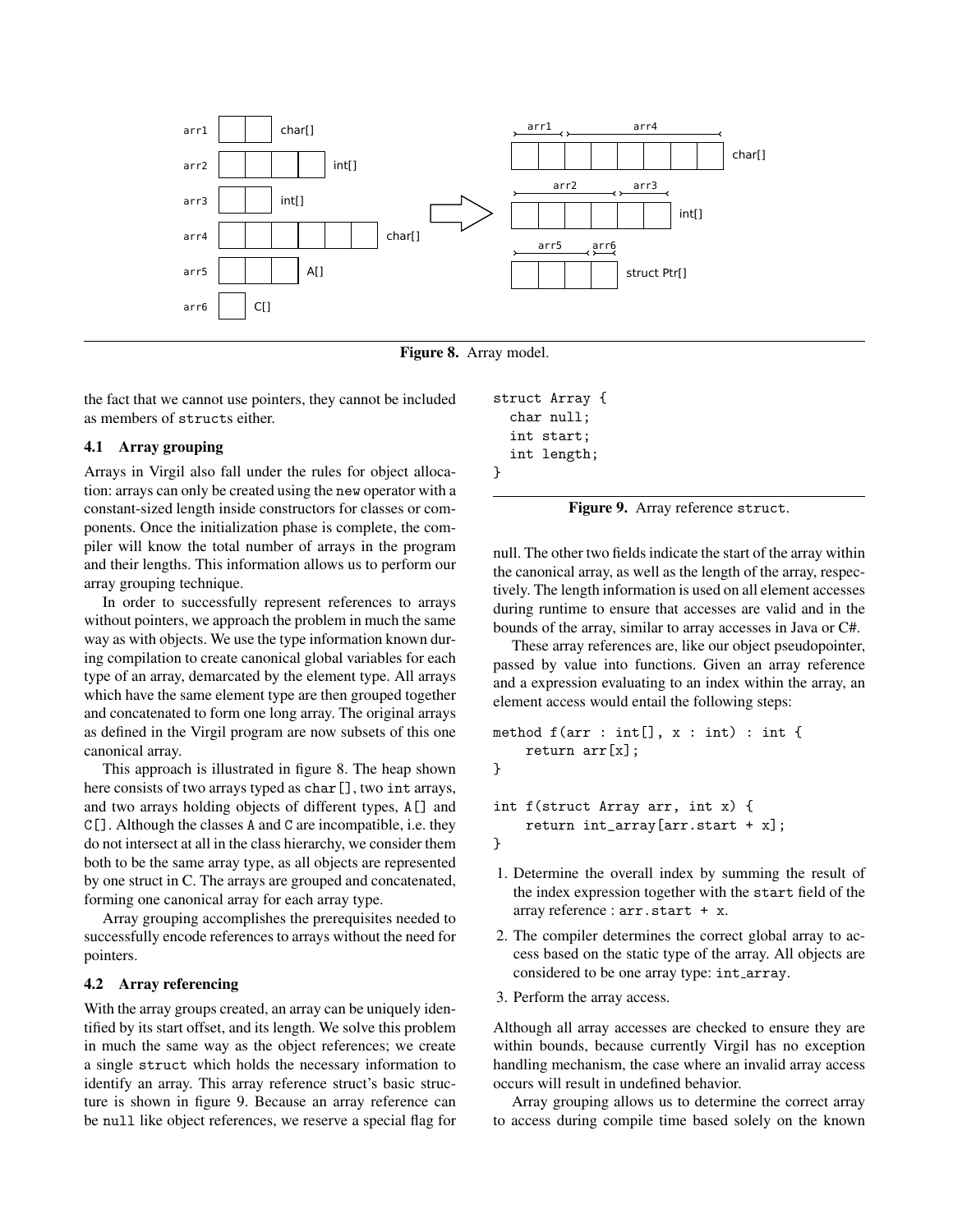```
void Foo_dispatch(struct Pointer __this) {
  switch(Row_A[__this.f0]) {
    case 1: // B
      B_bar(_this);return;
    default: // A
      A_bar(__this);
      return;
 }
}
```
Figure 10. Dispatcher function in C.

type information of the array being accessed. Grouping all arrays of the same time to one canonical array eliminates the need for pointers, and allows us to represent references to arrays in a straightforward way with minimal performance overhead.

# 5. Methods

The final area of major concern is virtual method dispatch without the use of tables or function pointers. The general approach for this is the use of *typecase* to examine the runtime type of an object in order to determine the correct function to invoke. To accomplish this, we create intermediate dispatcher functions. In general, each method call will be re-routed to a dispatcher function, which switches on the object's type identifier and then calls the correct function directly. This section will provide an overview of this approach.

### 5.1 Type Case for Method Dispatch

Our dispatcher method relies on several features of our object representation to successfully dispatch a call to the correct function: the runtime type information field, TYPEID, in the root class struct; the fact that the pointer offsets are ordered in such a way that the root class' component index will always be the first field in the pointer; and the fact that all classes are known during compile time in order to create a complete class hierarchy.

The dispatcher consists primarily of a switch statement on the TYPEID of the object, and calls the appropriate function for the class. If the method has a non-void return type, the dispatcher will return the result of the called function. One case statement will be placed for every class in the class hierarchy. We employ fall-through cases for classes that share a common method. An example of the dispatcher method for foo as defined in class A of our example hierarchy is shown in figure 10.

The dispatcher strategy incurs the highest performance penalty in our object representation model, since each method call will have to go through an intermediate dispatcher function before the correct code is executed. However, through static analysis and optimizations described later, we can skip the dispatcher for many method calls to

which the destination method is definitely known during compile-time.

### 5.2 Delegates

Virgil supports the notion of delegates, which behave similarly to function pointers. Normally, they are compiled in C as function pointers, which then are passed around in the place of delegates. However, because AutoPilot does not support function pointers, we do not allow delegates in the Virgil programs at this time. It is possible to extend the concept of dispatchers and create a large dispatcher that switches between all functions that have the same signature, however we have not implemented this at this time. We therefore relegate the implementation of delegates to future work.

# 6. Optimizations

The approaches we have just demonstrated represents the generalized model of how we implement the various language constructs of Virgil targeted for hardware compilation. However, we perform several additional optimizations to further reduce area needed and improve performance. Our optimizations fall into several categories, which will be discussed in this section.

### 6.1 Method Call Optimizations

Although all methods are virtual in Virgil, we again take advantage of the fact that all classes are known at compile time in order to replace some dispatcher calls with direct method calls. Some virtual methods may never be overridden by other classes in the class hierarchy; calls to these methods do not need a dispatcher, as it is known in complete certainty which method is being called. We are able to then remove the call to the dispatcher, instead replacing it with a direct call the function. This minimizes the impact to performance of using dispatchers.

In our example, the arg method in B and the foo method in A both exhibit the property of never being overridden by a child class. Calls to these functions elsewhere in the program, then, are replaced with direct calls to the C functions that represent the methods.

### 6.2 Bitwidth Optimization

Our compiler generates a variety of data structures and special integer values throughout the model presented. Special values such as the array lengths, object identifiers, array offsets, object table offsets, all are constant values generated during compilation time whose minimum and maximum values are known. Because of this fact, our compiler can optimize the sizes of the integer types needed to store these values.

AutoPilot allows for arbitrary bit-width integer types in C. It accomplishes this through various typedefs that hook into AutoPilot's own libraries. This feature is exposed in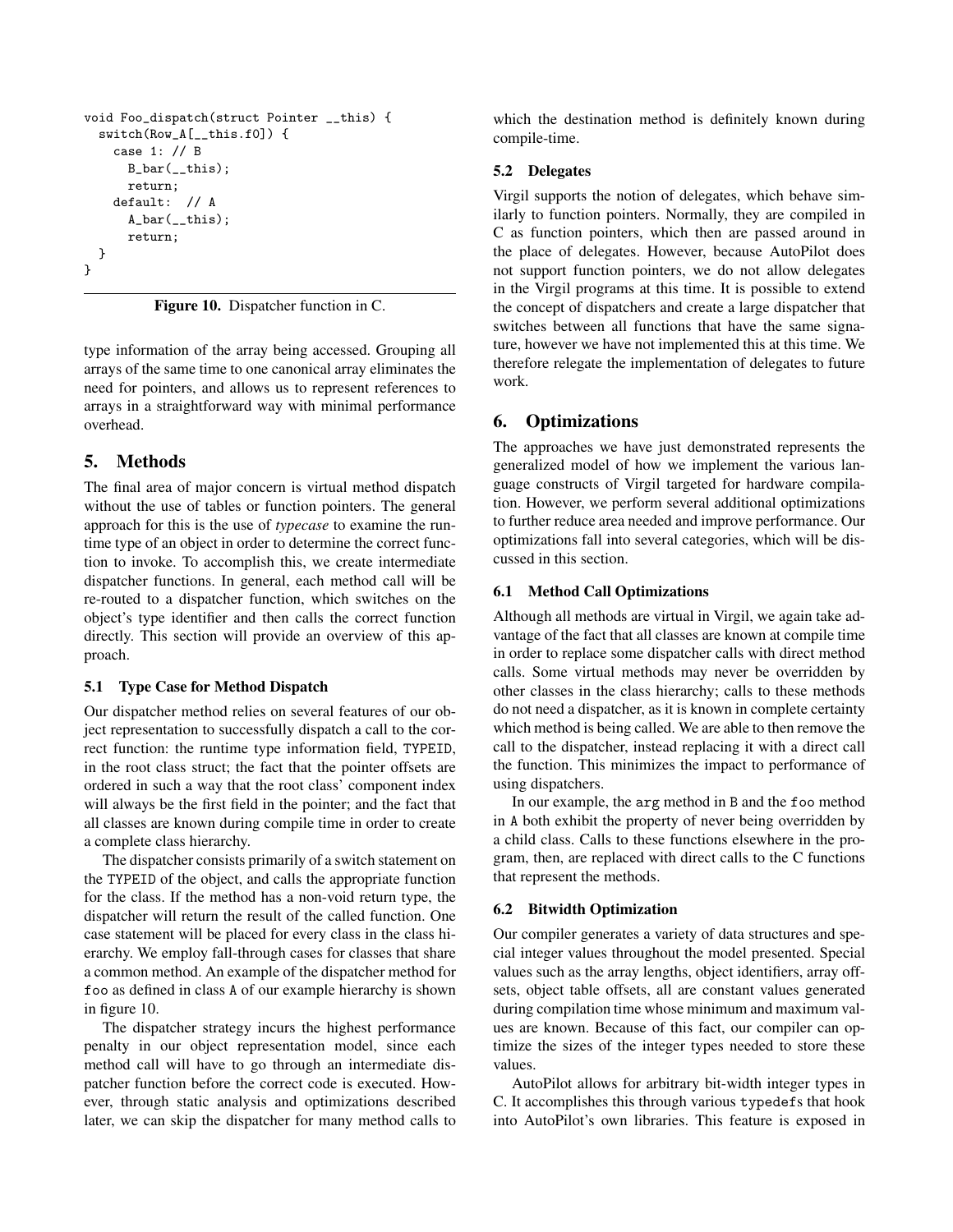C via types such as int6, which represents a 6-bit signed integer. AutoPilot supports arbitrary bit integers from 1 bit to 1,024 bits. We take advantage of this feature to minimize the bit widths of all of the compiler-generated data structures.

To illustrate this approach, let us use the heap layout as shown in figure 4. The pseudopointer consists of two components. Classes that use the first component are A, B, and C; the second component is used only by B. The widest row that is pointed to by the first component is the row for A, which consists of four elements. The row for B, on the other hand, only has two cells. Our compressed pseudopointer is then:

```
struct Ptr {
 uint1 null;
 uint2 comp1;
 uint1 comp2;
}
```
Our pseudopointer, as a result, is only 4 bits wide. One bit is required for the null flag, while 2 bits are needed to represent the last index in row A, 3, and one bit to encode1, the last index in row B. This optimization, although minor, serves two purposes: it saves area to a small extent by reducing the bus widths; it also increases performance by a small amount by reducing the probability of wires of uneven lengths (due to routing).

Variables, fields, and parameters defined as type int within the Virgil program itself by the programmer are not modified. Because the compiler cannot determine the range of values that will be stored within these, their size will always be 32 bits. However, Virgil has another feature that allows the programmer to take advantage of this bitwidth optimization feature by using the raw types within Virgil. Raw types are unsigned types which can be defined as any number of bits between 1 and 64. Normally, we map these to one of the primitive unsigned integer types in C; however, when compiling with AutoPilot as the target, we can convert them into the exact number of bits that the programmer defined them to be.

### 6.3 Array and Object Initialization

One final required step that we must do is assign all the initialization data – the initial values of all arrays and objects into a separate variables in C which are marked with const. AutoPilot recognizes this property and puts the data in a special ROM. Upon startup, this ROM data is copied into the RAM slots. This step comprises the *runtime initialization* phase when the hardware is executed. The overhead introduced by this operation is measured in the benchmarks section; it depends primarily on the amount of data that needs to be copied from ROM to RAM.

# 7. Experimental Results

# 7.1 Benchmarks

We wrote four Virgil benchmark applications to measure and compare the performance of our compiler. Three were translations of cryptographic benchmark programs authored in C found in the CHStone benchmark suite [6], a well-known suite benchmark programs written in C designed to be synthesized to FPGAs. These benchmarks, because they are translated from C, a non-object oriented language, lack the use of most of the object-oriented features that are available in Virgil. They primarily showcase the raw computational veracity of the compiler. To make up for this deficiency, a fourth benchmark, the Richards benchmark, was also translated into Virgil [14]. The Richards benchmark simulates the task dispatcher in the kernel of an operating system, and was translated from an object-oriented Java/C++ implementation. The Richards benchmark does little in the way of raw computation, but exercises many features of the language that were not covered by our cryptographic benchmarks. Richards uses many Virtual methods which require dispatchers, and there is a nontrivial amount of objects allocated during the initialization phase. We chose Richards to enable comparison of Virgil and C++.

The following list describes in more detail the various benchmarks that we have chosen to use. They have been specifically chosen because they do not use any floating point arithmetic, as Virgil does not have floating-point primitive types. The first three in the list are our cryptographic benchmarks from the CHStone suite. The last one is the object-oriented Richards benchmark.

- AES An implementation of the Advanced Encryption Standard, a popular and modern encryption cipher.
- Blowfish An implementation of the Blowfish block cipher algorithm.
- **SHA** An implementation of the cryptographic hash function, SHA-1.
- Richards Simulation of a task-dispatcher component of an operating system kernel.

Figure 11 shows the various sizes of each benchmark program in line numbers for both the original source code and our Virgil translation.

### 7.2 Platform

The performance of our compiler was compared with that of two different CPUs: an Intel Xeon CPU, which is Intel's high-performance CPU offering, and an Intel Atom CPU, which is the low-power mobile offering. The Xeon's heftiness offers speed at a cost of power consumption, while the Atom's leanness ensures that its power consumption will be very low compared to the Xeon, sacrificing computational performance. The Xeon processor gives us an idea of the computational veracity of our benchmark applications that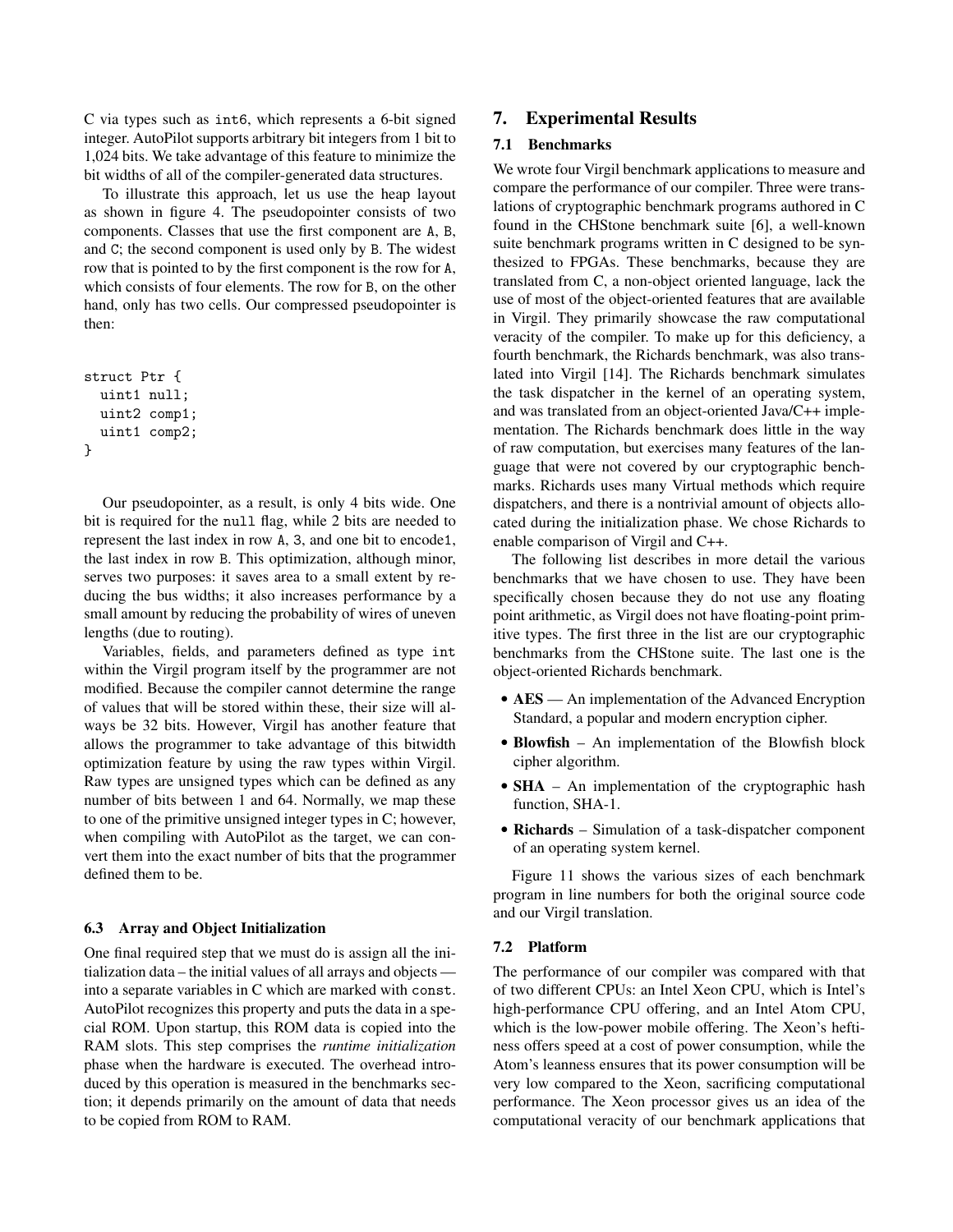|                 | <b>CPU</b> (xeon) |         | <b>CPU</b> (atom) |        | <b>FPGA</b> |        |               |                  |             |
|-----------------|-------------------|---------|-------------------|--------|-------------|--------|---------------|------------------|-------------|
| Benchmark       | Time              | Energy  | Time              | Energy | Time        | Energy | <b>Slices</b> | <b>FlipFlops</b> | <b>BRAM</b> |
|                 | (us)              | (mJ)    | (us)              | (mJ)   | (us)        | (mJ)   |               |                  |             |
| <b>AES</b>      |                   |         |                   |        |             |        |               |                  |             |
| C               | 23                | 1.9     | 92                | 0.37   | 34          | 0.04   | 4,803         | 6,641            | 54          |
| Virgil/wide     | 83                | 6.7     | 317               | 1.27   | 103         | 0.14   | 6,199         | 8,198            | 51          |
| Virgil/hybrid   | 85                | 6.8     | 317               | 1.27   | 106         | 0.14   | 6,575         | 8,253            | 51          |
| <b>Blowfish</b> |                   |         |                   |        |             |        |               |                  |             |
| C               | 222               | 17.7    | 834               | 3.34   | 1,144       | 1.52   | 6,795         | 8.962            | 63          |
| Virgil/wide     | 877               | 70.2    | 1,786             | 7.15   | 2,092       | 2.74   | 4,689         | 6,031            | 69          |
| Virgil/hybrid   | 889               | 71.1    | 2,587             | 10.35  | 2,040       | 2.65   | 4,700         | 6,029            | 69          |
| <b>SHA1</b>     |                   |         |                   |        |             |        |               |                  |             |
| C               | 319               | 25.4    | 1,093             | 4.37   | 1,565       | 2.07   | 5,715         | 8,409            | 65          |
| Virgil/wide     | 1,070             | 85.6    | 2,131             | 8.52   | 1,525       | 1.98   | 4,858         | 6,595            | 64          |
| Virgil/hybrid   | 1,074             | 85.9    | 2,630             | 10.52  | 1,525       | 2.04   | 4,890         | 6,598            | 64          |
| <b>Richards</b> |                   |         |                   |        |             |        |               |                  |             |
| $C++$           | 10,065            | 805.2   | 39,900            | 159.60 | N/A         | N/A    | N/A           | N/A              | N/A         |
| Virgil/wide     | 11,164            | 893.1   | 36,331            | 145.32 | 16,065      | 21.21  | 4,330         | 5,519            | 68          |
| Virgil/hybrid   | 29,135            | 2,330.8 | 61,622            | 246.49 | 14,433      | 18.91  | 4,317         | 5,355            | 67          |

Figure 12. Experimental results.

|                       | Lines of code |        |  |
|-----------------------|---------------|--------|--|
|                       | Original      | Virgil |  |
| Originally in C:      |               |        |  |
| <b>AES</b>            | 791           | 669    |  |
| <b>Blowfish</b>       | 1320          | 1548   |  |
| <b>SHA</b>            | 1349          | 1187   |  |
| Originally in $C++$ : |               |        |  |
| Richards              | 705           | 437    |  |
|                       |               |        |  |

Figure 11. Benchmark code length.

can be achieved on ordinary, off-the-shelf server and workstation machines, while the Atom gives us a better idea of how the lowest-power x86 CPUs compare to the FPGA in terms of both performance and power consumption. The Xeon E5430, upon which our Xeon platform is based, has a TDP (Thermal design power) of 80 Watts [9]. On the other hand, our Atom 230 CPU boasts a TDP of only 4 Watts [8]. Because the Atom's target market overlaps significantly with that of FPGAs, we believe that the Atom will be a more interesting comparison than the Xeon.

The *TDP* of a processor indicates its maximum designed power consumption. We use these figures in our estimates of the power consumed when our benchmark applications are executed on the respective CPUs. While additional power is consumed by the support devices needed to facilitate a CPU — memory, storage drives, and other peripheral devices we are only interested in the power directly consumed by the CPU in this paper. FPGA power consumption can be measured in a more accurate way; each FPGA vendor usually provides a tool that can precisely estimate the amount of

power consumed by a particular design when it is turned on. Both of these figures, the TDP of a CPU and the estimated power consumption of an FPGA in watts, which can be multiplied by the execution time to give a estimated figure of the power consumed by the program in joules.

CPU benchmarks were performed via an x86 64 gcc compiler running on Ubuntu Linux, kernel 2.6.32. The benchmarks were run 200,000 times, with the overall run time being divided by 200,000 to obtain the average perexecution time. FPGA measurement was done via the GHDL VHDL compiler, which converts FGPAs designs into an x86 program, which can be run from within Linux. This gave us the ability to have a better view of the internal timings and signal data. The simulation results were confirmed by re-executing the design on an Xilinx Virtex-II FPGA chip. The FPGA vendor (Xilinx) tools were used for synthesis and layout.

The Intel Xeon E5430 processor contains 4 cores, each running at 2.66 GHz. It has a 6 MB shared cache. The system was further equipped with 32 GB of DDR2 RAM, although the benchmark programs never used more than 500MB of memory. The benchmarks were compiled using GCC 4.4.3 on Ubuntu "Lucid Lynx" 10.04.

The Intel Atom 230 is a single-core, hyper-threaded CPU running at 1.6 GHz with 512KB of cache. 1 GB of DDR2 memory is also installed on the system. Again, the benchmarks were compiled using GCC 4.4.3 on Ubuntu "Lucid Lynx" 10.04.

The FPGA simulation platform is primarily the GHDL VHDL compiler version 0.28dev running, again, on Ubuntu Linux 10.04. The hardware specifications of the simulation system are not important, as the simulator executes the de-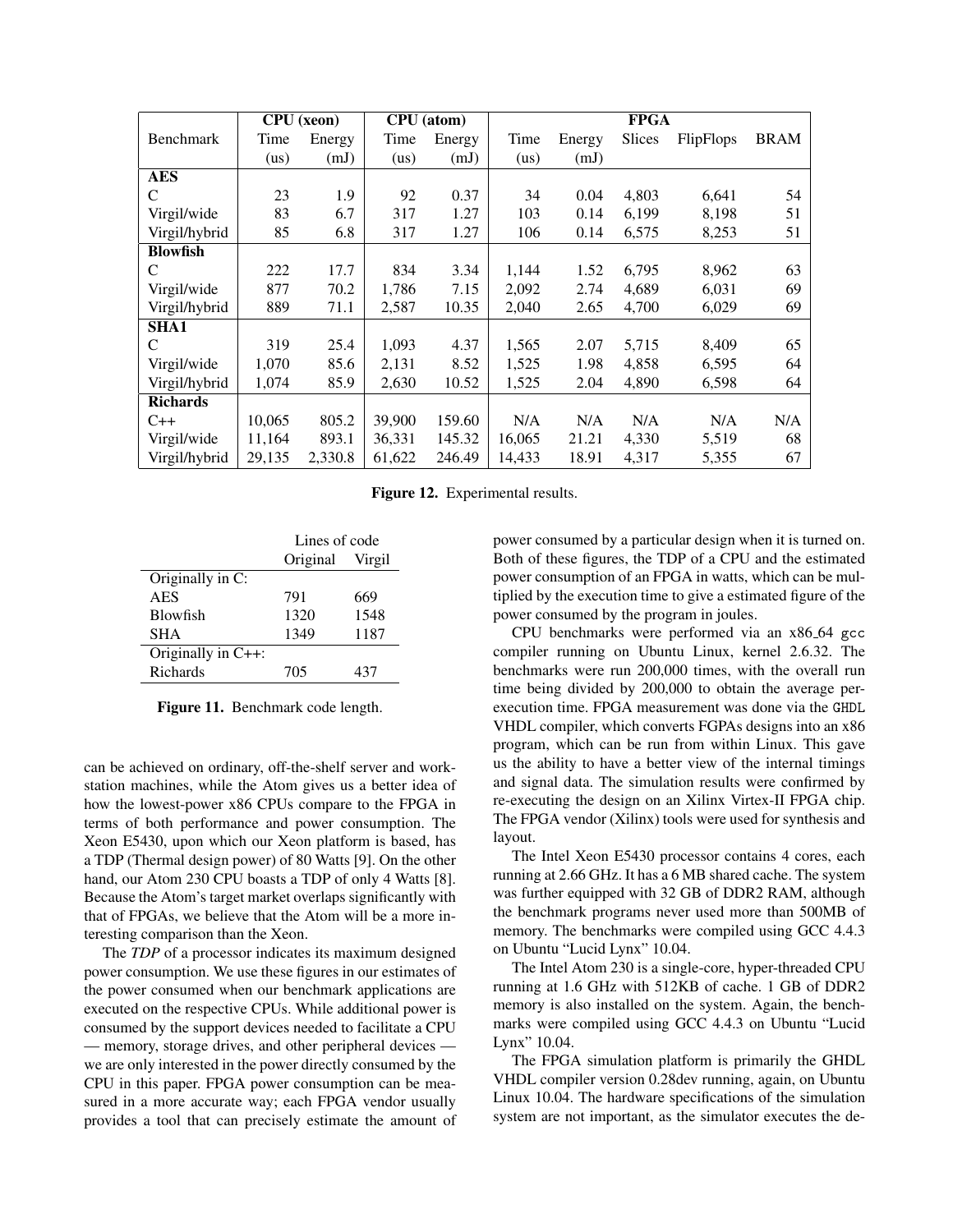|                  | Benchmark Initialization (us) |
|------------------|-------------------------------|
| AES              | 23us                          |
| Blowfish         | 231us                         |
| SHA <sub>1</sub> | 330us                         |
| Richards         | $2u$ s                        |

Figure 13. Runtime initialization periods.

sign at a specified clock speed (100MHz in our case) regardless of the underlying hardware.

### 7.3 Measurements

Figure 12 show our measurements. On each execution platform, the original C benchmark was first compiled and executed to establish "original" performance. Our compiler then compiles the benchmark programs in two specific modes for comparison: first, the notion of the "uncompressed" vertical object model, which contains wasted space, and our "hybrid" object model which was described in this paper. The uncompressed model is measured in order to show that our table compression and object reference representation does not have an adverse effect on the overall performance when run on an FPGA, although it may result in slower run times on the CPU. Finally, area measurements were gathered from the synthesis reports generated by the Xilinx synthesis tool. We report three numbers for area usage:

- 1. Slices a quantitative measurement which represents the size of the logic of the design.
- 2. Flip-flops Flip-flops are the on-chip ROM, which reflects the amount of read-only memory needed by the design.
- 3. BRAM units On-chip RAM is split into subunits called BRAMS.

### 7.3.1 Runtime Initialization

As discussed in the optimization section, an additional step that must be taken is the *runtime initialization* phase. This step is a one-time operation that occurs at the beginning of execution that copies all the initialization data stored in the ROM into the RAM that takes up a nontrivial amount of time. The table in figure 13 shows the time taken for this required initialization phase for the different benchmarks. This number was gathered during simulation of the FPGA design.

These numbers are already included in the performance numbers included in figure 12. However, the amount of time spent purely on the logic of the Virgil benchmarks can be obtained by subtracting this number from the total execution time.

# 7.4 Microbenchmarks

The scalability factor of our object model was also tested in order to ensure that it supports large programs with many

objects and/or deep class hierarchies. Two benchmarks were written: one to test the effect of the dispatcher on large class hierarchies, and the other to test the the impact of large amounts of objects upon method calls. For the former, class hierarchies of three, six, and twelve were benchmarked, and for the latter, programs consisting of one class and ten, one hundred, and one thousand objects were measured. In all cases, one million method calls were issued.

We found that there was no significant difference in performance between the various benchmarks; all performed within 3-5% of each other. This strongly indicates that there should be minimal scalability issues with large programs and our object model.

### 7.5 Assessment

We approached the performance assessment from three different perspectives: energy, run time, and physical size. Primarily, we were interested in the amount of energy consumed by the various designs during execution. Admittedly, energy savings may be less attractive if the run time were to degrade significantly when switched to an FPGA. Thus, secondly, we performed overall measurements of run time across platforms. Thirdly, we also analyzed the physical size of the hardware designs created by our compiler, as fabrication cost for an FPGA chip is primarily driven by the physical size of the design.

Time and Energy. As can be expected, the Xeon platform is the fastest and uses the most energy. The Xeon processor executed the benchmarks 2 to 4 times faster than the Atom processor, but consumed 5 to 10 times more energy doing it.

For the three cryptographic benchmarks, C on the Atom processor executed 1.2 to 2.4 times faster than Virgil on the FPGA, but consumed 1.3 to 2.6 times more the energy doing it. In contrast, for the object-oriented Richards benchmark, the FPGA is better in both dimensions: C++ on the Atom processor executed 2.8 times *slower* than Virgil on the FPGA, and consumed 8.4 times more energy doing it. Thus, for the object-oriented benchmark we can get the best of both worlds by switching from C++ on Atom to Virgil on the FPGA: faster execution and almost an order of magnitude energy savings.

Remarkably, Richards in C++ on Xeon executes within 2x faster than Virgil on the FPGA, but consumes more than 42x more energy doing it.

For the Richards benchmark, when we compare Virgil/wide to Virgil/hybrid, we see a big jump in run time and energy consumption for both Xeon and Atom, but a significant drop for the FPGA. The reason is that the hybrid object model is a better fit for the FPGA than the wide object model, but is wasteful on a CPU.

For SHA1, the execution time and energy consumption of Virgil on the FPGA is even lower than of C on the FPGA.

If initialization time is omitted from the result, then the AES benchmark executes slightly faster in Virgil on the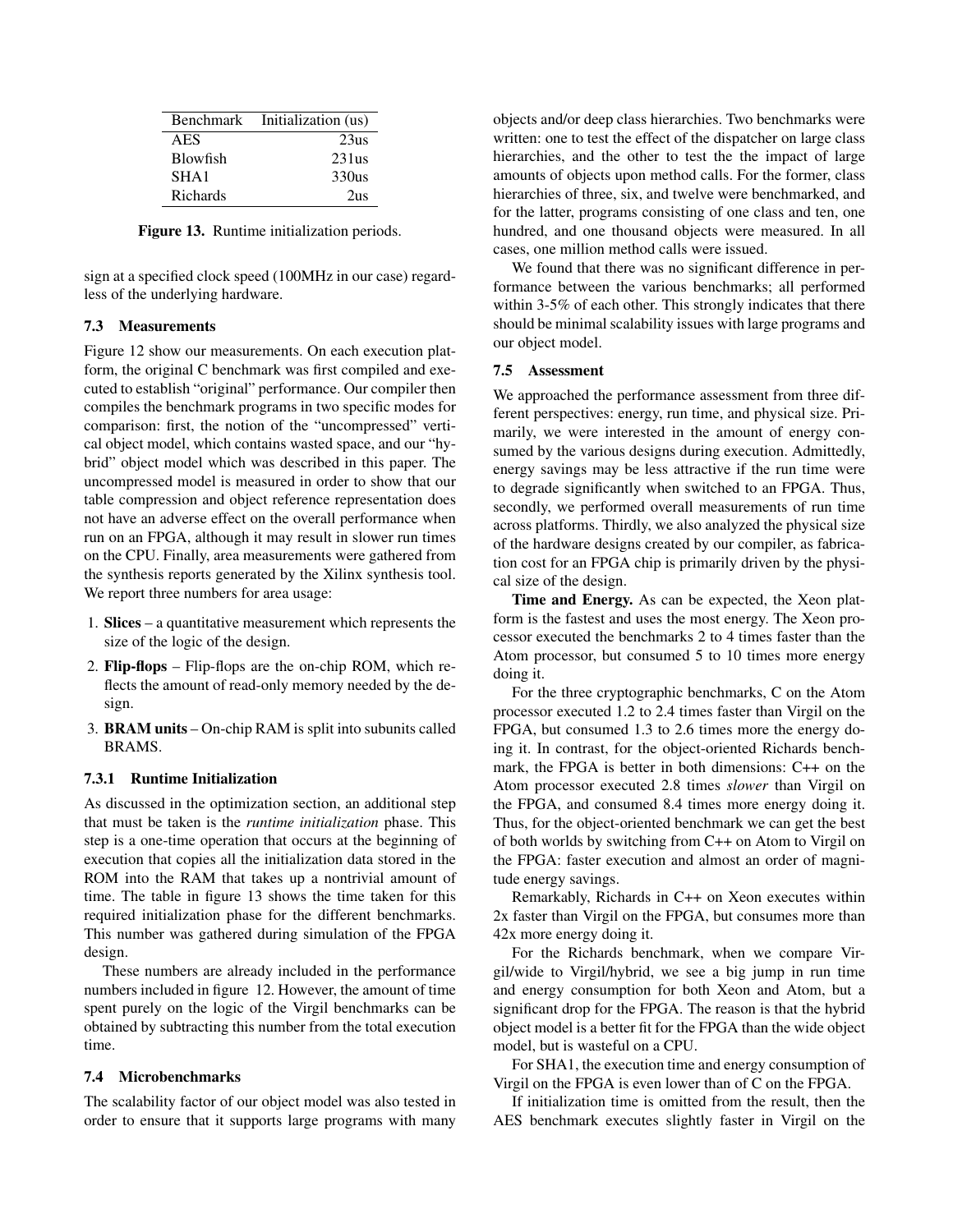FPGA than in C on the Xeon! For an informal comparison, Huang et al. reported that DES on an FPGA ran 14 times slower than DES on a Core 2 Duo processor with a frequency of 2.66 GHz. We believe that our Virgil compiler is a significant improvement over the previous work on marrying object-oriented programming paradigms with hardware synthesis toolchains.

Physical Size. For each of the three cryptographic benchmarks, we can compare the slices, FlipFlops, and BRAM in C and in Virgil. We find that our area usage numbers are comparable. We have managed to occupy less area than that of even the original C program's design in two out of three cases. In both of these cases, our version of the benchmark occupied significantly less area. The AES benchmark, however, occupied a similar margin more area.

The interpretation of the Richards benchmark results must be approached differently. Because the original program cannot be synthesized through AutoPilot as it uses many of the language constructs, especially pointers, in such a way that is disallowed by AutoPilot, we do not have a comparison on the FPGA for the equivalent non-Virgil version. Furthermore, Virgil provides a way to write the Richards benchmark that would be impossible otherwise to do (short of replicating our model by hand in C). Therefore, our sole comparison available is the execution time of the C++ version running on the CPUs. It is also the only benchmark in which we have a significant number of objects and classes; the computational CHStone benchmarks are not implemented in a object-oriented fashion. Here, we see the advantages of our object compression scheme. We used a smaller number of both flip-flops and BRAMs, as well as gain a significant performance boost over the noncompressed version.

The Virgil Compiler. The measurements show significant variation across the cryptographic benchmarks. For example, AES in C on the Atom is 1.2 times faster than in Virgil on the FPGA, while Blowfish in C on the Atom is 2.4 times faster than in Virgil on the FPGA. It is difficult to pinpoint the exact causes of the performance difference because optimizations are done at multiple points through the compilation process: our Virgil compiler attempts to produce optimized C code, the AutoPilot tool itself aims to emit optimized HDL design code, and the final FPGA vendor-specific synthesis tool aims to produce an optimal physical layout of the design on the FPGA chip, so In future work we will investigate further how to optimize C code for AutoPilot.

# 8. Conclusion

The compiler that we have introduced, which enables a full tool chain that leads from high-level object-oriented Virgil code to low-level VHDL designs, allows software engineers to easily reap the enormous energy consumption benefits that FPGAs have to offer while still exhibiting reasonable performance and competitive area.

This system is still a preliminary investigation, and much work can be done to further improve the experience of the programmer. In particular, work can be done to better extend Virgil to some domains of hardware programming is currently out of reach. Examples of such domains are that of streaming data models, floating-point arithmetic, and designs that interact with external hardware. All three of these can be achieved elegantly with well-designed extensions to Virgil. Further static analysis, or an explicit modifier to make certain arrays and objects read-only, would help to shorten runtime initialization by reducing the amount of data that must be copied from ROM to RAM.

Furthermore, improvements can be made to overall programmer experience in terms of designing programs with the paradigms which already exist. A big notion that Virgil is currently lacking is support for user exceptions; currently, any attempts at dereferencing a null reference or accessing an array out of bounds leads to undefined behavior. By implementing an exception system as well as a way in hardware to handle these exceptions would greatly ease the task of designing hardware that gracefully exits when error conditions are encountered.

Finally, several features currently allowed in Virgil are not supported in our representation. These include:

- Recursion
- Delegates (function pointers)
- Generics

The support for these features, along with the various improvements that could be made listed above, would make Virgil a truly powerful platform on which to program FG-PAs.

*Acknowledgments.* We thank Jason Cong, Karthik Gururaj, Guoling Han, Zhiru Zhang, and Yi Zou for many discussions and help with AutoPilot. We also thank Kannan Goundan, Ben Titzer, and the anonymous referees for helpful comments on drafts of the paper. We were supported in part by the National Science Foundation Center for Domain-Specific Computing (award number 0926127), and by National Science Foundation award number 0725354. The second author thanks David Bacon for many conversations about compiling OO to FPGA.

# References

- [1] David Baldwin. Structured ASIC challenges FPGA. *Nikkei Electronics Asia*, September 2003.
- [2] Jayaram Bhasker. *A Verilog HDL Primer*. Star Galaxy Publishing, 2005.
- [3] David C. Black, Jack Donovan, Bill Bunton, and Anna Keist. *SystemC: From the Ground Up*. Springer, 2004.
- [4] Craig Chambers. *The Design and Implementation of the SELF Compiler, an Optimizing Compiler for Object-Oriented Programming Languages*. PhD thesis, Stanford University, 1992.